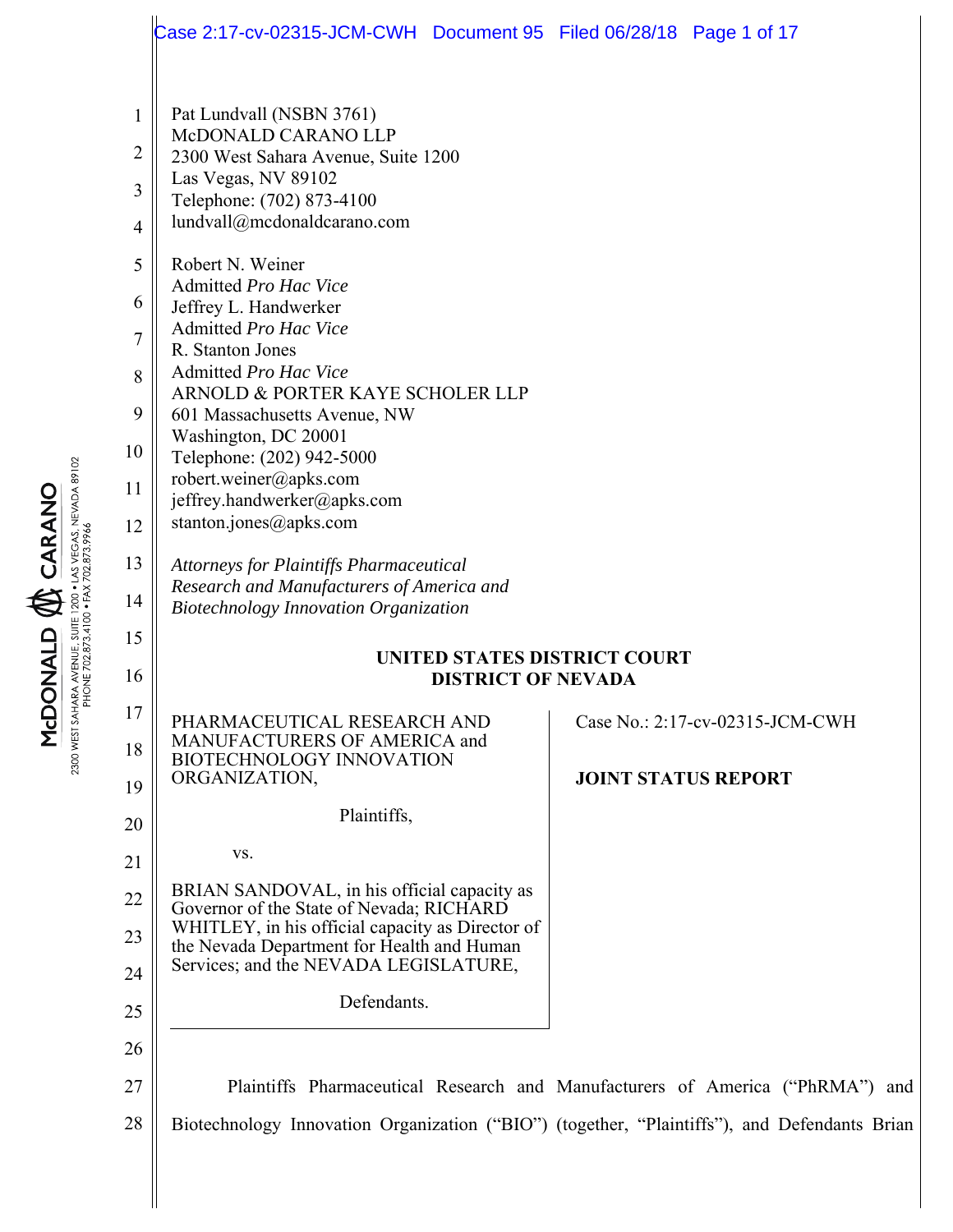# Case 2:17-cv-02315-JCM-CWH Document 95 Filed 06/28/18 Page 2 of 17

1

2

3

4

5

6

7

Sandoval, in his official capacity as Governor of the State of Nevada (the "State"), Richard Whitley, in his official capacity as Director of the Nevada Department of Health and Human Services (the "Department"), and the Nevada Legislature (the "Legislature") (together, "Defendants"), by and through their respective undersigned counsel, hereby submit this joint status report to apprise the Court of their collective views regarding the implications of the now-effective regulation adopted by the Department, LCB File No. R042-18 (Joint Status Report Ex. 1), and the State's subsequent actions on this litigation.

8 9 10 11 12 13 14 15 16 17 18 19 20 21 22 *First*, as the Court is aware, the Department previously issued a proposed regulation (ECF No. 86-1) designed to mitigate the constitutional concerns that Plaintiffs raised with respect to Nevada Senate Bill No. 539 ("SB 539"). Plaintiffs argued that the challenged provisions of SB 539, including the provision that excludes from the definition of "trade secret" "any information that a manufacturer is required to report pursuant to section 3.8 or 4 of [SB 539]," *see* SB 539 § 9, are preempted by the federal patent laws and the federal Defend Trade Secrets Act ("DTSA"), and also violate the Fifth Amendment Takings Clause and the dormant Commerce Clause. The Department argued that Plaintiffs' claims were not ripe for review because "the Department is not exempt from exposure for liability under [the] DTSA if the Department were to disclose a federally defined trade secret without consent from the manufacturer who asserted that secrecy. Plaintiffs have a separate, stand-alone remedy under [the] DTSA that affords protection for their trade secrets if they need to challenge any action of the Department." Opp'n to Pls.' Mot. Summ. J. 4, ECF No. 74. Further, the Department also argued that "[t]o the extent that the state law fails to set forth a process for protecting trade secrets that could be subject to dissemination under SB 539, the void will be filled by regulations of the Department." *Id.* at 4–5.

23 24 25 26 27 28 On May 31, 2018, the Department accelerated its anticipated timeline and adopted the proposed regulation, which became effective that same date (Joint Status Report Ex. 1 at 1). Defendants believe that, as predicted, the now-effective regulation has filled any void and obviated Plaintiffs' alleged facial constitutional claims. Under the now-effective regulation, pharmaceutical manufacturers may request that information they submit to the Department pursuant to Sections 3.8 and 4 of SB 539 be kept confidential as trade secrets under the DTSA. *See* Regulation § 3 (Joint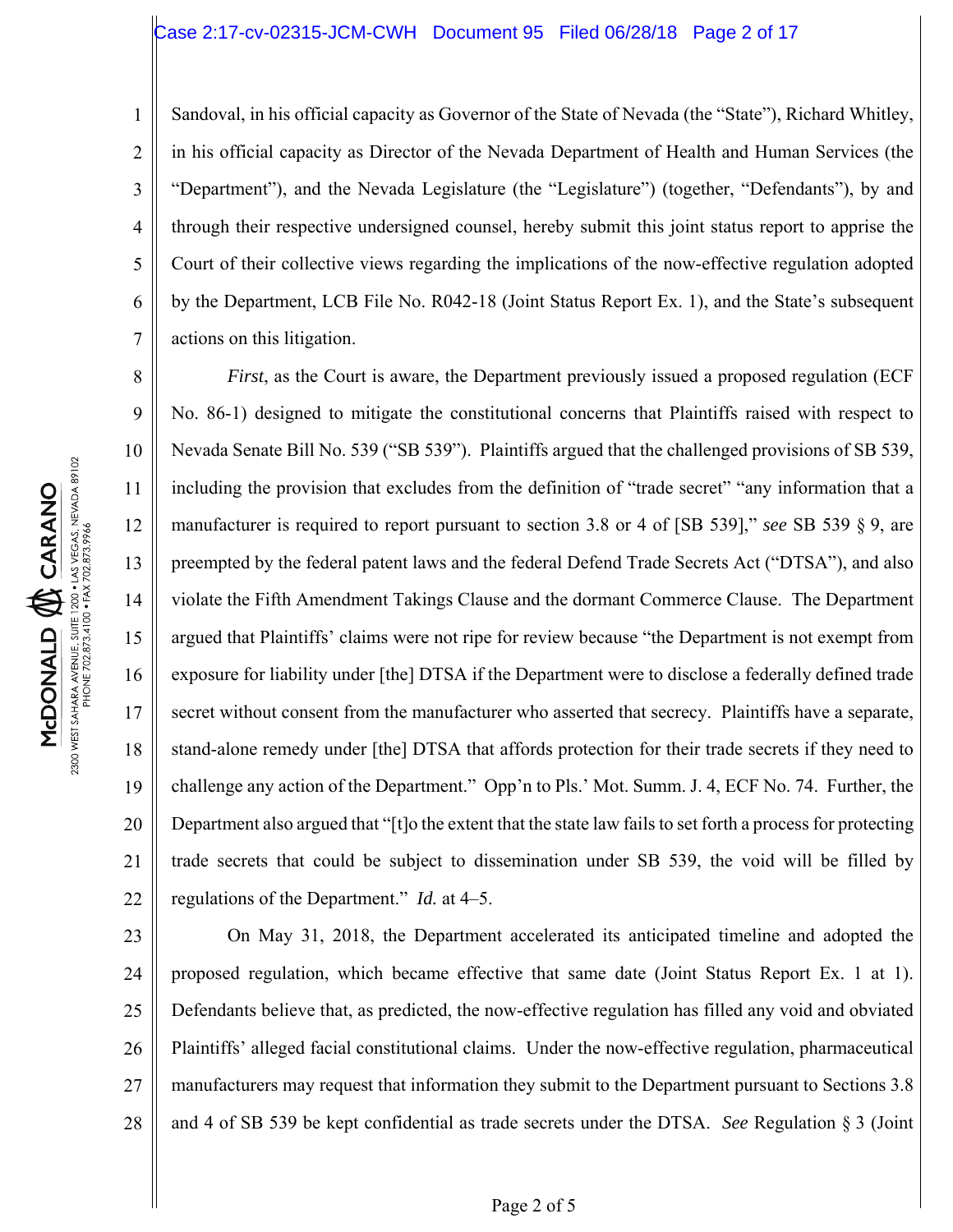# Case 2:17-cv-02315-JCM-CWH Document 95 Filed 06/28/18 Page 3 of 17

1 2 3 4 5 Status Report Ex. 1 at 6-10). To request such confidentiality, the manufacturer must (1) "describe, with particularity, the information sought to be protected from public disclosure," *id.*  $\S 3(2)(a)$ ; and (2) "include an explanation of the reasons why public disclosure of the information would constitute misappropriation of a trade secret for which a court may award relief pursuant to the federal [DTSA], as amended," *id.* § 3(2)(b).

Under the DTSA, a court may award relief where a trade secret is "misappropriated," which the DTSA defines to include "disclosure or use of a trade secret of another without express or implied consent by a person who . . . at the time of disclosure or use, knew or had reason to know that the knowledge of the trade secret was . . . acquired under circumstances giving rise to a duty to maintain the secrecy of the trade secret or limit the use of the trade secret." 18 U.S.C.  $\S$  1839(5)(B)(ii)(II). The parties agree and acknowledge that, under SB 539, the Department may acquire manufacturer trade secrets, such as a manufacturer's costs of production and other internal costs, "under circumstances giving rise to a duty to maintain the secrecy of the trade secret or limit the use of the trade secret." *Id.* Thus, the parties agree and acknowledge that, so long as such trade secrets continue to satisfy the definition of "trade secret" in 18 U.S.C. § 1839, if the Department were to disclose such trade secrets to any third party or use such trade secrets, such disclosure or use would constitute "misappropriation" for which a court may award relief pursuant to the DTSA. These protections are intended to afford an opportunity to manufacturers that submit trade secrets to the Department to seek to safeguard their interests in the confidentiality of those trade secrets. In Defendants' view, the now-effective regulation, as described, resolves the alleged facial constitutional issues with respect to the challenged provisions of SB 539.

22 23 24 25 26 27 28 *Second*, on June 7, 2018, the Department represented on its website that it would not proceed with enforcement actions for manufacturer reports submitted on or before January 15, 2019. The Department has further assured Plaintiffs through email correspondence that it will not bring any enforcement action against any manufacturer based on the submission of an incomplete report or no report during this time period, so long as the manufacturer submits a compliant report on or before January 15, 2019. On the basis of these representations, on June 8, 2018, Plaintiffs withdrew their renewed motion for a preliminary injunction without prejudice.

6

7

8

9

10

11

12

13

14

15

16

17

18

19

20

21

# Page 3 of 5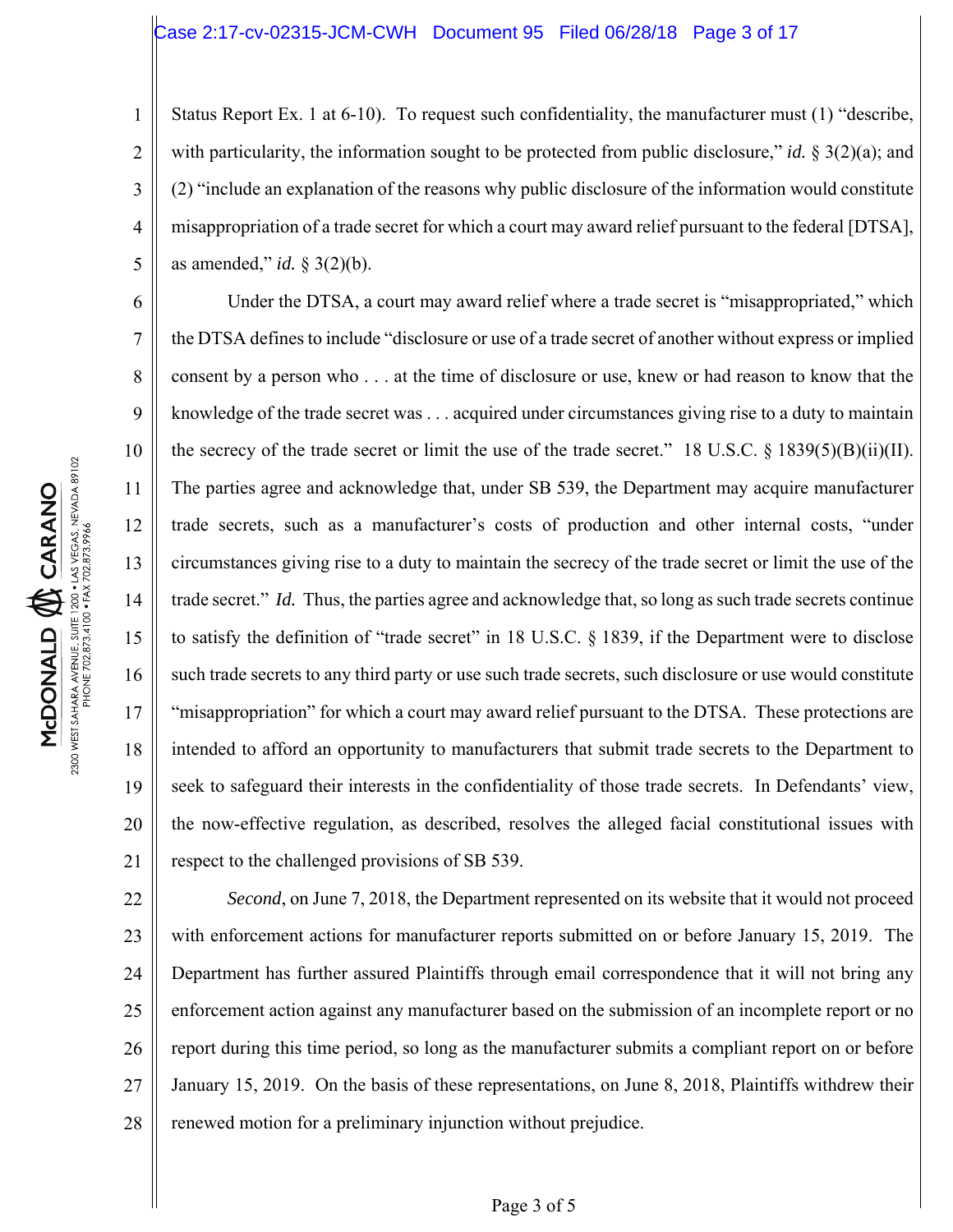# $\text{Case 2:17-cv-02315-JCM-CWH}$  Document 95 Filed 06/28/18 Page 4 of 17

7

8

9

10

11

12

13

14

15

16

17

18

19

20

21

22

23

24

25

26

27

28

1 2 3 4 5 6 *Third*, by filing this joint status report or agreeing to voluntary dismissal of this action without prejudice under Federal Rule of Civil Procedure  $41(a)(2)$ , the parties do not waive any of their rights but fully reserve all of their rights to assert any claims, issues, arguments, objections or defenses, in law or fact, that they raised or that they could properly have raised during the course of this action, including, without limitation, any claims, issues, arguments, objections or defenses, in law or fact, relating to the constitutionality of the challenged provisions of SB 539.

On the basis of the foregoing acknowledgements, assurances, changed circumstances, and reservation of rights, Plaintiffs have agreed to separately file an unopposed motion for voluntary dismissal of this action without prejudice under Federal Rule of Civil Procedure  $41(a)(2)$ .

Dated: June 28, 2018.

/s/ *Pat Lundvall* Pat Lundvall (NSBN 3761) McDONALD CARANO LLP 2300 West Sahara Avenue, Suite 1200 Las Vegas, Nevada 89102 Telephone: (702) 873-4100 lundvall@mcdonaldcarano.com

Robert N. Weiner Jeffrey L. Handwerker R. Stanton Jones ARNOLD & PORTER KAYE SCHOLER LLP 601 Massachusetts Avenue, NW Washington, DC 20001 Telephone: (202) 942-5000

*Attorneys for Plaintiffs Pharmaceutical Research and Manufacturers of America and Biotechnology Innovation Organization* 

/s/ Linda C. Anderson Linda C. Anderson Nevada Bar No. 4090 Nevada Attorney General's Office 555 E. Washington Ave. Suite 3900 Las Vegas, NV 89101 Telephone: (702) 486-3077 landerson@ag.nv.gov

*Attorney for Defendants Brian Sandoval and Richard Whitley*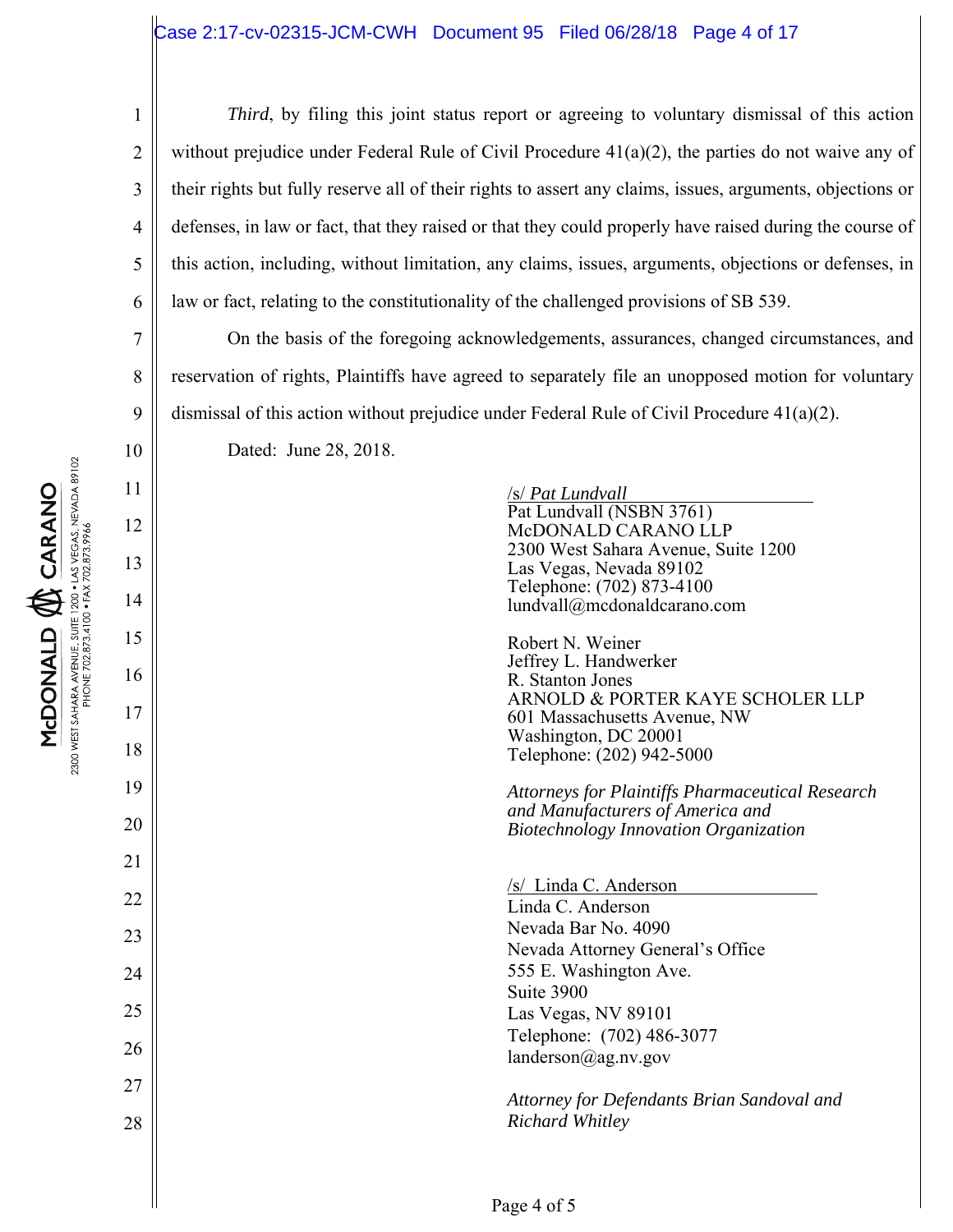1 2 3 4 5 6 7 8 9 10 11 12 13 14 15 16 17 18 19 20 21 22 23 24 25 26 27 28 /s/ Kevin C. Powers Kevin C. Powers Chief Litigation Counsel Nevada Bar No. 6781 Nevada Legislative Counsel Bureau, Legal Division 401 S. Carson Street Carson City, Nevada 89701 Telephone: (775) 684-6830 kpowers@lcb.state.nv.us *Attorney for Defendant Nevada Legislature*  **CERTIFICATE OF SERVICE**  I certify that I am an employee of McDonald Carano, and that on the 28th day of June, 2018, a true and correct copy of the foregoing JOINT STATUS REPORT was electronically filed with the Clerk of the Court by using CM/ECF service which will provide copies to all counsel of record registered to receive CM/ECF notification. */s/ Beau Nelson*  An employee of McDonald Carano LLP ase 2:17-cv-02315-JCM-CWH Document 95 Filed 06/28/18 Page 5 of 17

2300 WEST SAHARA AVENUE, SUITE 1200 • LAS VEGAS, NEVADA 89102<br>PHONE 702.873.4100 • FAX 702.873.9966 MCDONALD **W** CARANO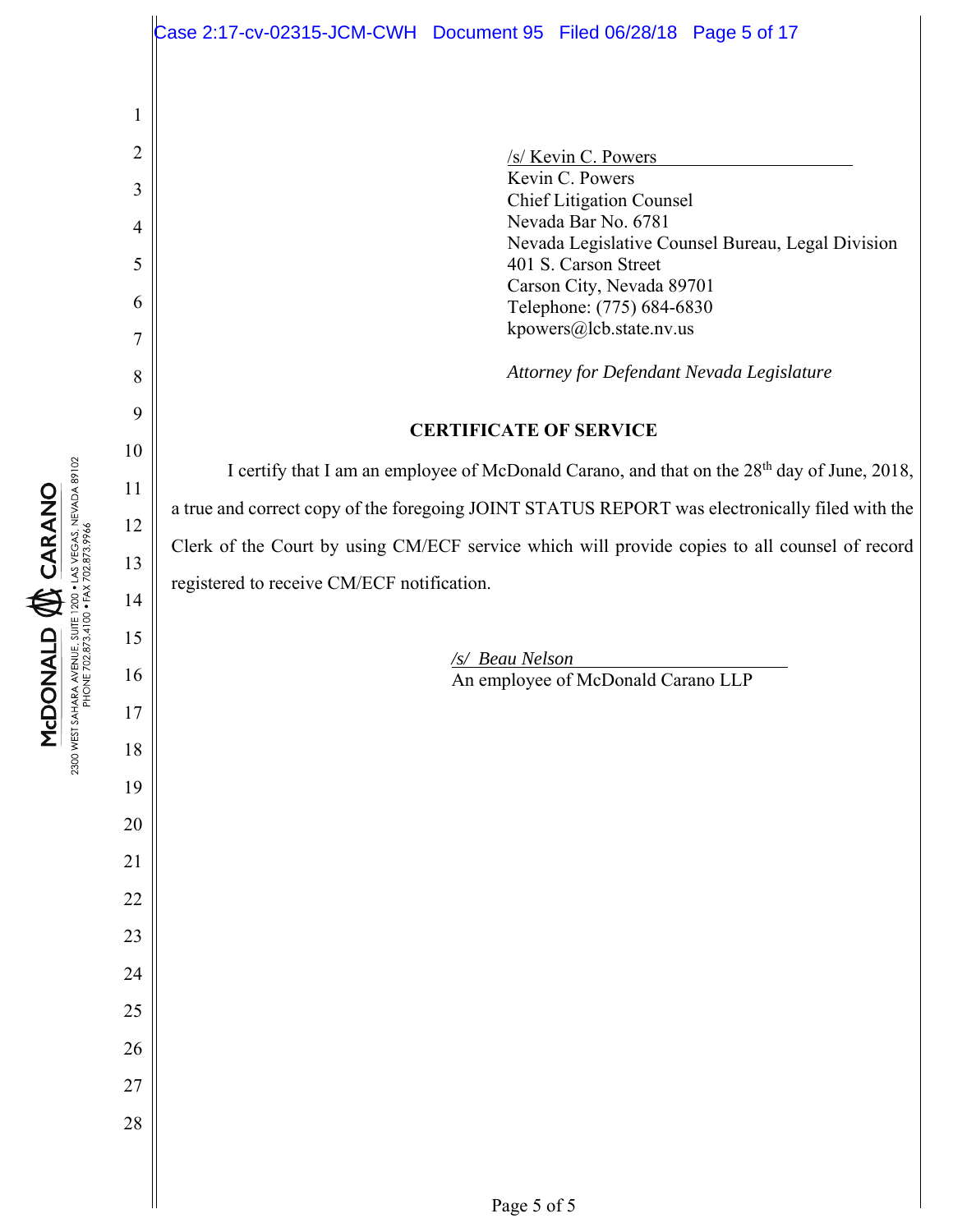Case 2:17-cv-02315-JCM-CWH Document 95 Filed 06/28/18 Page 6 of 17

# EXHIBIT 1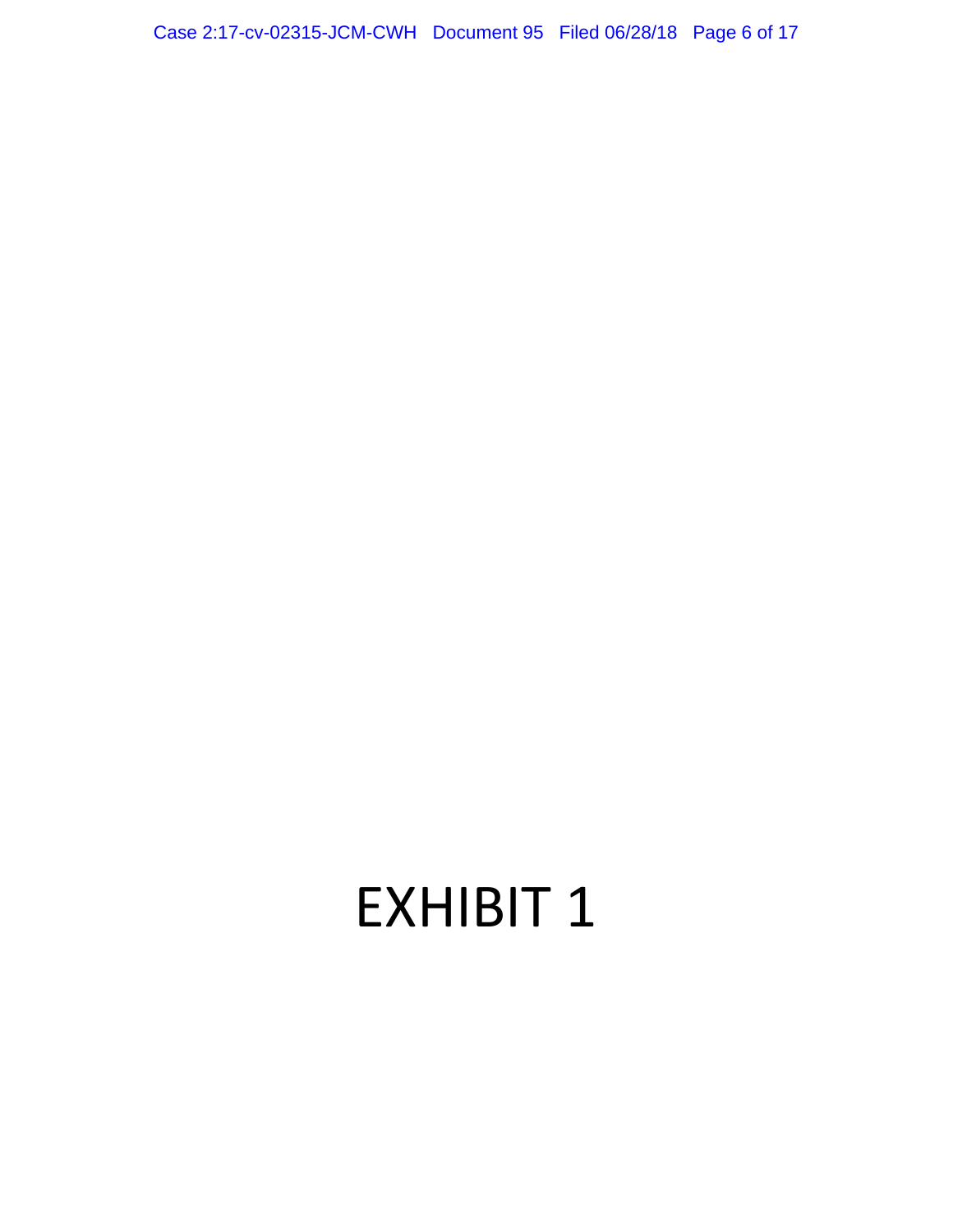# Case 2:17-cv-02315-JCM-CWH Document 95 Filed 06/28/18 Page 7 of 17

| SECRETARY OF STATE<br><b>FILING DATA</b>  | <b>Form For Filing</b><br><b>Administrative Regulations</b> | <b>FOR EMERGENCY</b><br><b>REGULATIONS ONLY</b><br><b>Effective date</b> |
|-------------------------------------------|-------------------------------------------------------------|--------------------------------------------------------------------------|
|                                           |                                                             | <b>Expiration date</b>                                                   |
|                                           | Agency:<br>Department of Health and Human<br>. Services     |                                                                          |
| <b>FILED.NV.SOS</b><br>2018 MAY 31 PM4:42 |                                                             | Governor's signature                                                     |

#### PROPOSED X ADOPTED BY AGENCY **Classification:**

#### **EMERGENCY**

#### **Brief description of action:**

The adopted regulation outlines how the Department of Health and Human Services will support submission of certain reports by manufacturers of prescription drugs, pharmacy benefit managers and pharmaceutical sales representatives by providing forms online. It describes the process by which a manufacturer or pharmacy benefit manager can submit a request for confidentiality covering certain information. Lastly, it describes procedures the Department will follow when public information requests for information are filed and for which a confidentiality request has been submitted.

Authority citation other than 233B:

Notice date: January 30, 2018; April 30, 2018 Date of Adoption by Agency: May 31, 2018

Hearing date: February 15, 2018; May 31, 2018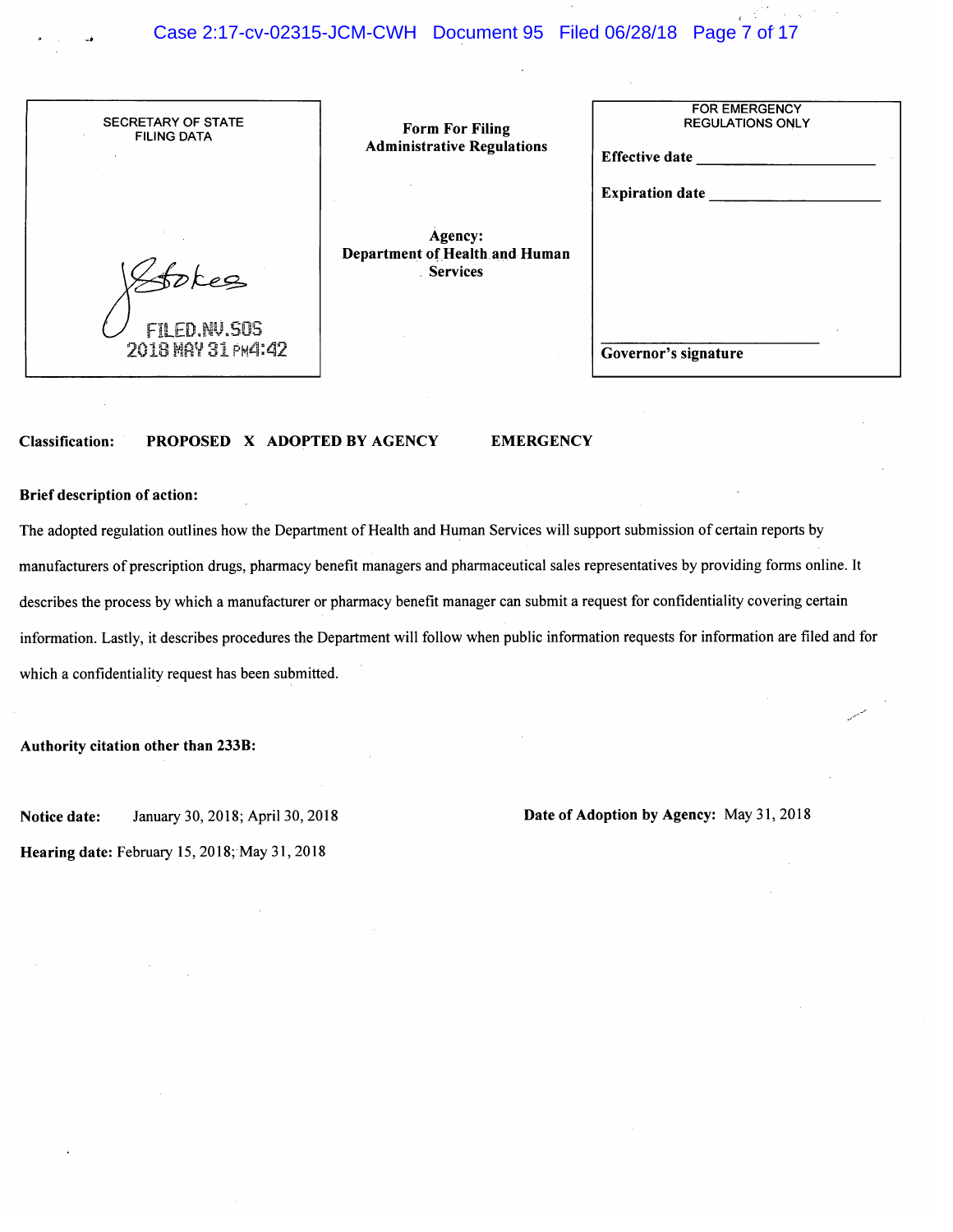$\mathcal{L}_{\rm{max}}$  , and  $\mathcal{L}_{\rm{max}}$ 

# **APPROVED REGULATION OF THE**

# DEPARTMENT OF HEALTH AND HUMAN SERVICES

# LCB File No. R042-18

### Effective May 31, 2018

EXPLANATION – Matter in *italics* is new; matter in brackets [omitted material] is material to be omitted.

# AUTHORITY: §§1-4, NRS 439.930.

A REGULATION relating to prescription drugs; providing that the Department of Health and Human Services will make available on an Internet website maintained by the Department certain forms that must be used by manufacturers of prescription drugs, pharmacy benefit managers and pharmaceutical sales representatives to submit certain reports to the Department; authorizing a manufacturer or pharmacy benefit manager that submits such a report to request that the Department keep certain information confidential as a trade secret under federal law; establishing procedures for the Department to follow when it receives a request for public records seeking disclosure of information for which a manufacturer or pharmacy benefit manager has submitted a request for confidentiality; prescribing certain requirements for reports compiled by the Department concerning the prices of certain prescription drugs; and providing other matters properly relating thereto.

#### **Legislative Counsel's Digest:**

Existing law requires the Department of Health and Human Services to compile each year: (1) a list of prescription drugs essential for treating diabetes in this State; and  $(2)$  a list of such prescription drugs which have been subject to an increase in wholesale acquisition cost that exceeds a prescribed amount. (Section 3.6 of Senate Bill No. 539, chapter 592, Statutes of Nevada 2017, at page 4297 (NRS 439B.630)) Existing law also requires the manufacturers of drugs that appear on those lists and pharmacy benefit managers to submit to the Department annual reports containing certain information about the prices of those drugs. (Sections 3.8, 4 and 4.2 of Senate Bill No. 539, chapter 592, Statutes of Nevada 2017, at pages 4297-98 (NRS 439B.635, 439B.640 and 439B.645)) Existing law further requires a pharmaceutical sales representative who markets prescription drugs on behalf of a manufacturer in this State to submit to the Department an annual report concerning the provision of compensation and free samples to certain persons. (Section 4.6 of Senate Bill No. 539, chapter 592, Statutes of Nevada 2017, at page 4299 (NRS 439B.660)) Section 2 of this regulation provides that the Department will make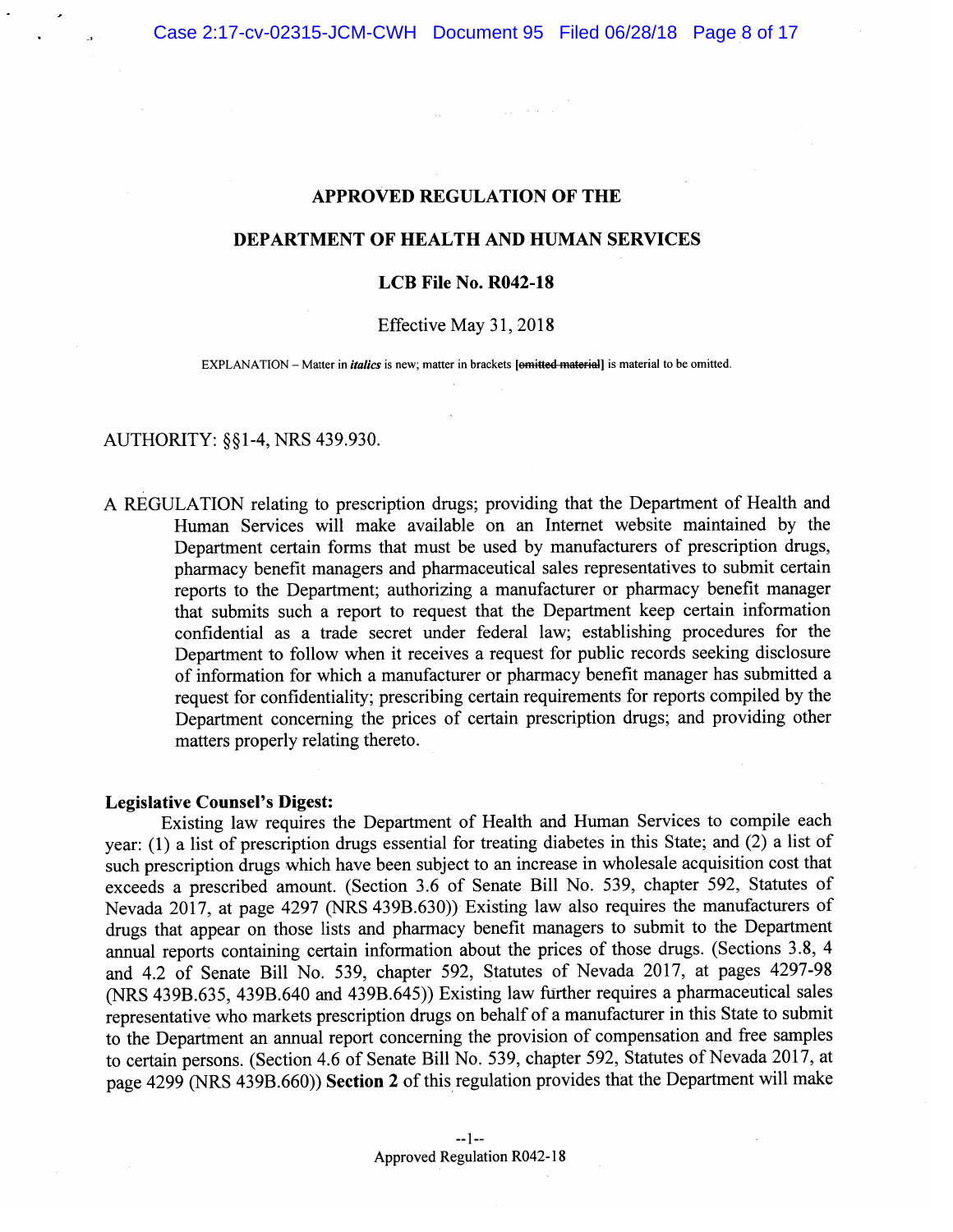available on an Internet website maintained by the Department the forms that must be used by the manufacturers, pharmacy benefit managers and pharmaceutical sales representatives to submit such annual reports.

Under existing law, commonly known as the Nevada Public Records Act, when a state or local governmental entity receives a request to disclose information contained in public records within its legal custody or control, the governmental entity must disclose the information, unless the information is confidential under state or federal law. (NRS 239.010; City of Reno v. Reno Gazette-Journal, 119 Nev. 55, 58-61 (2003)) Upon receiving such a request for public records, the governmental entity must respond to the requester within five business days by doing one of the following: (1) if the requested information is confidential under state or federal law, the governmental entity must provide the requester with written notice of the denial of the request and a citation to the specific statute or other legal authority that makes the information confidential; (2) if the requested information is not confidential under state or federal law and the governmental entity is able to make the information available within those five business days, the governmental entity must provide the requester with the information; or (3) if the governmental entity is unable to make the information available within those five business days, the governmental entity must provide the requester with written notice of that fact and a date and time after which the information will be made available. (NRS 239.0107)

Under existing federal law, when a state or local governmental entity is exercising its powers and duties under state or local law, the governmental entity must also comply with federal law, which supersedes any conflicting state or local law, because federal law is the supreme law of the land under the Supremacy Clause of the United States Constitution. (U.S. Const. Art. VI, cl. 2; Alden v. Maine, 527 U.S. 706, 755 (1999)) For example, if information is provided to state governmental entities and maintained in their databases as part of state regulatory programs and the information has potential commercial value in interstate commerce, Congress may exercise its power under the Commerce Clause of the United States Constitution to prohibit the state governmental entities from disclosing the information, even if such disclosure is authorized by state law. (U.S. Const. Art. I, § 8, cl. 3; Reno v. Condon, 528 U.S. 141, 143-51 (2000))

In the context of trade secrets related to products or services used in interstate commerce, Congress has exercised its power under the Commerce Clause to enact the federal Defend Trade Secrets Act of 2016 (DTSA), which authorizes the owner of a trade secret to bring a civil action to prevent the improper disclosure of information that would constitute misappropriation of a trade secret under federal law and, if such information is improperly disclosed, to provide remedies for violations of the federal law. (18 U.S.C. § 1836) In such a civil action brought under the federal DTSA, a court of competent jurisdiction may award legal and equitable relief, including protective orders, injunctive relief, compensatory damages, punitive damages and attorney's fees, to the owner of a trade secret to prevent or remedy violations of the federal law. (18 U.S.C. §§ 1833-1839) In addition to the remedies established by the federal DTSA, federal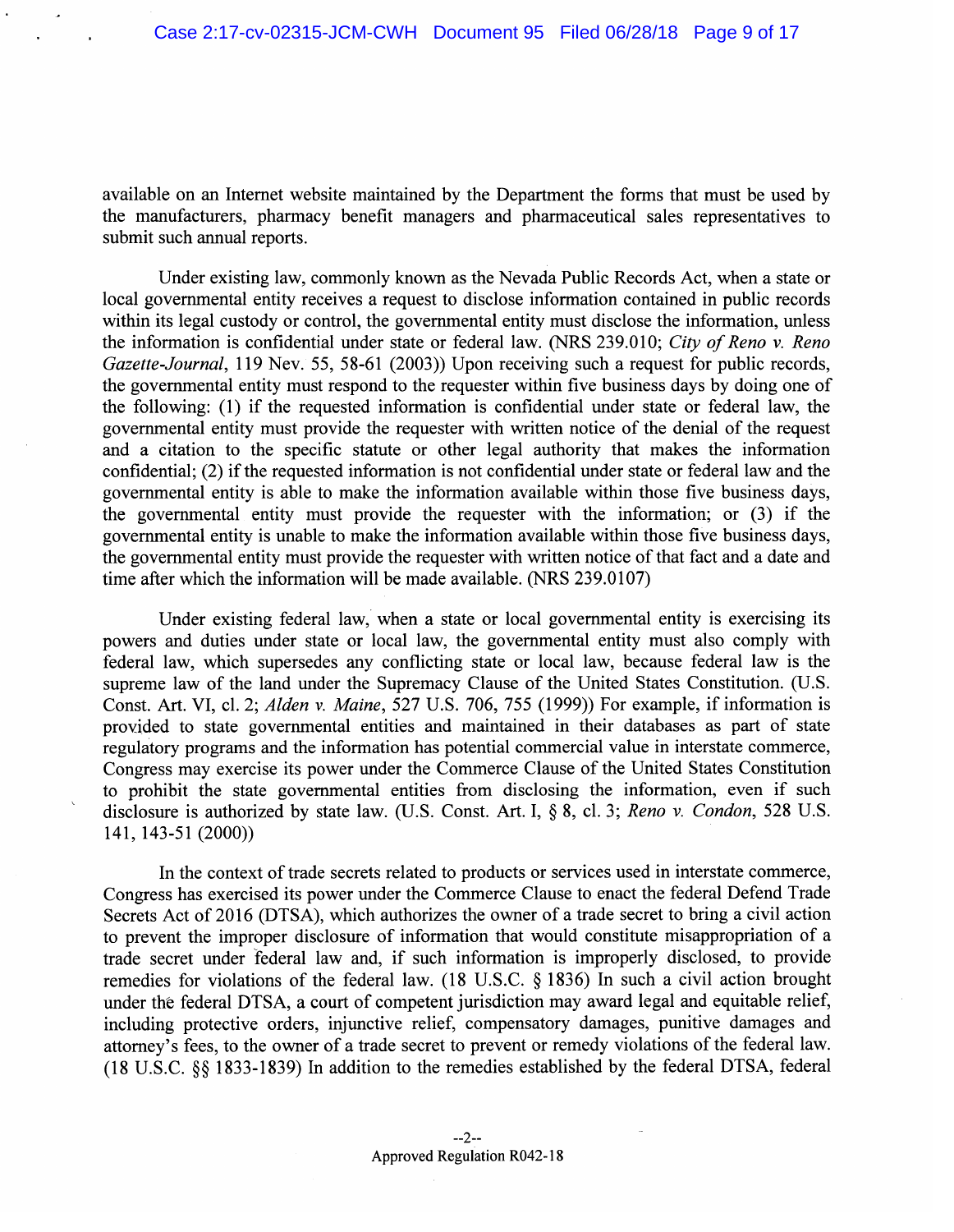law also prohibits certain conduct that constitutes theft of a trade secret and prescribes criminal penalties for such violations.  $(18 \text{ U.S.C. } § 1832)$ 

Because information that constitutes a trade secret may be submitted to federal agencies, the federal Trade Secrets Act prohibits federal officers and employees from disclosing such information, unless the disclosure is specifically authorized by federal law. (18 U.S.C. § 1905; Chrysler Corp. v. Brown, 441 U.S. 281, 294-319 (1979)) As a result of this federal prohibition, when federal agencies receive requests for public records under the federal Freedom of Information Act (FOIA), the federal agencies cannot disclose information that constitutes a trade secret under the federal Trade Secrets Act, and such information is also exempt from disclosure under the "trade secrets" exemption in FOIA, which is commonly referred to as "Exemption 4." (5 U.S.C. § 552(b)(4); 18 U.S.C. § 1905; Canadian Commercial Corp. v. Dep't of Air Force, 514 F.3d 37, 39 (D.C. Cir. 2008); Pac. Architects & Eng'rs v. Dep't of State, 906 F.2d 1345, 1346-47 (9th Cir. 1990); Pub. Citizen Health Research Grp. v. FDA, 704 F.2d 1280, 1286-90 (D.C. Cir.  $1983)$ 

To ensure that trade secrets are not improperly disclosed under the federal Trade Secrets Act and FOIA, federal agencies have a duty to adopt regulations establishing specific procedures that the federal agencies must follow when they receive requests for public records under FOIA seeking disclosure of information that may constitute a trade secret or other confidential commercial information. The purpose of such procedures is to ensure that persons who have submitted trade secrets or other confidential commercial information to federal agencies are provided with notice of the potential disclosure of the information under FOIA and an opportunity to respond and protect their interests in the confidentiality of the information before the federal agencies may disclose the information to the public. (Predisclosure Notification Procedures for Confidential Commercial Information, Exec. Order No. 12,600, 52 Fed. Reg. 23,781 (June 23, 1987); OSHA Data/CIH v. Dep't of Labor, 220 F.3d 153, 163-64 (3d Cir. 2000); Venetian Casino Resort v. EEOC, 530 F.3d 925, 934-35 (D.C. Cir. 2008))

Section 3 of this regulation establishes specific procedures that the Department will follow when it receives a request for public records under the Nevada Public Records Act seeking disclosure of information which: (1) may constitute a trade secret under the federal DTSA; and (2) is included by a manufacturer or pharmacy benefit manager in an annual report concerning the prices of prescription drugs submitted to the Department under sections 3.8, 4 or 4.2 of Senate Bill No. 539, chapter 592, Statutes of Nevada 2017, at pages 4297-98 (NRS 439B.635, 439B.640 or 439B.645). Section 3 provides that a manufacturer or pharmacy benefit manager which is required to submit such a report may submit to the Department a request to keep information included in the report confidential if the manufacturer or pharmacy benefit manager reasonably believes that public disclosure of the information would constitute misappropriation of a trade secret under the federal DTSA. If a manufacturer or pharmacy benefit manager submits a request for confidentiality, section 3 requires the request to: (1) describe, with particularity, the information sought to be protected from public disclosure;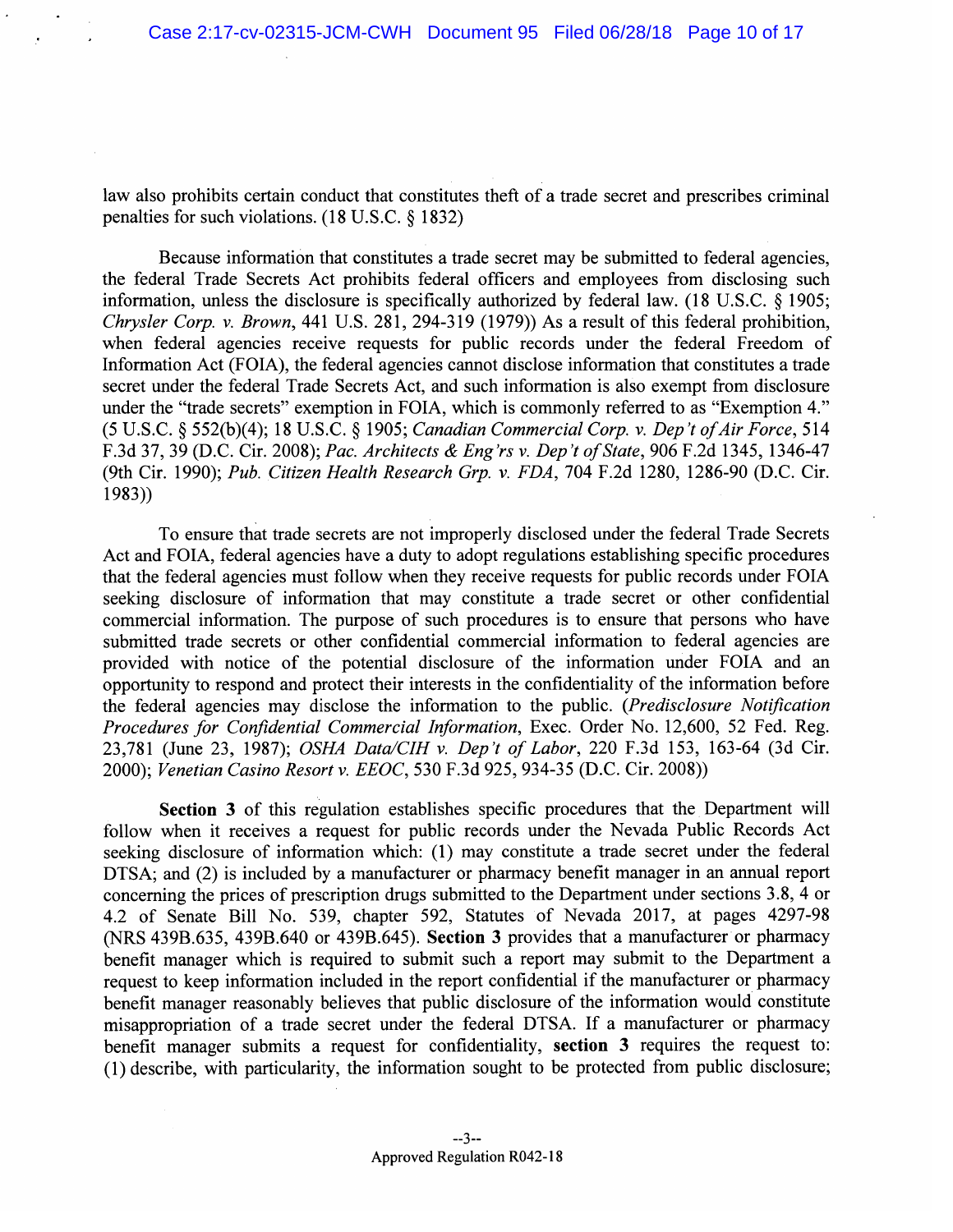and (2) include an explanation of the reasons why public disclosure of the information would constitute misappropriation of a trade secret under the federal DTSA.

If the Department receives a request for public records under the Nevada Public Records Act seeking disclosure of information for which the manufacturer or pharmacy benefit manager has submitted a request for confidentiality, section 3 requires the Department, as soon as reasonably practicable after receiving the request, to provide the manufacturer or pharmacy benefit manager with: (1) written notice of the request for public records and the procedures set forth in section 3; and  $(2)$  a copy of the request for public records and the date on which the Department received the request. Section 3 also requires the Department to undertake an initial review to determine whether the Department reasonably believes that public disclosure of the information would constitute misappropriation of a trade secret under the federal DTSA. When the Department undertakes its initial review, section 3 states that the Department will consider, as persuasive authority, the interpretation and application given to the term "trade secrets" under Exemption 4 of FOIA.

If, after undertaking its initial review, the Department reasonably believes that public disclosure of the information would constitute misappropriation of a trade secret under the federal DTSA, section 3 provides that the Department will: (1) within the time required by the Nevada Public Records Act, provide the requester of public records with written notice that the Department must deny the request on the basis that the information is confidential under the federal DTSA; and (2) as soon as reasonably practicable after notifying the requester, provide the manufacturer or pharmacy benefit manager with written notice that the Department denied the request and a copy of the written notice provided to the requester and the date on which it was sent to the requester. Under the Nevada Public Records Act, the requester would have the right to bring an action against the Department to challenge the denial of the request for public records. (NRS 239.011; City of Sparks v. Reno Newspapers, 133 Nev. Adv. Op. 56, 399 P.3d 352, 354 (2017); DR Partners v. Bd. of County Comm'rs, 116 Nev. 616, 620-21 (2000)) If the requester were to bring such an action against the Department, the manufacturer or pharmacy benefit manager could assert a right to intervene in the action to protect its interests in the confidentiality of the information. (Appleton v. FDA, 310 F. Supp. 2d 194, 196-97 (D.D.C. 2004); Yorkshire v. IRS, 26 F.3d 942, 944-45 (9th Cir. 1994))

If, after undertaking its initial review, the Department reasonably believes that public disclosure of the information would not constitute misappropriation of a trade secret under the federal DTSA, section 3 requires the Department, within the time required by the Nevada Public Records Act, to provide the requester of public records with written notice that the Department intends to disclose the information. However, section 3 also requires the Department to inform the requester that: (1) the Department will not be able to disclose the information until 30 days have elapsed following the date on which such written notice was sent to the requester; and (2) if the manufacturer or pharmacy benefit manager timely commences an action within that 30-day period to enjoin disclosure of the information under the federal DTSA, the Department will not be able to disclose the information, unless the disclosure is permitted after final resolution of the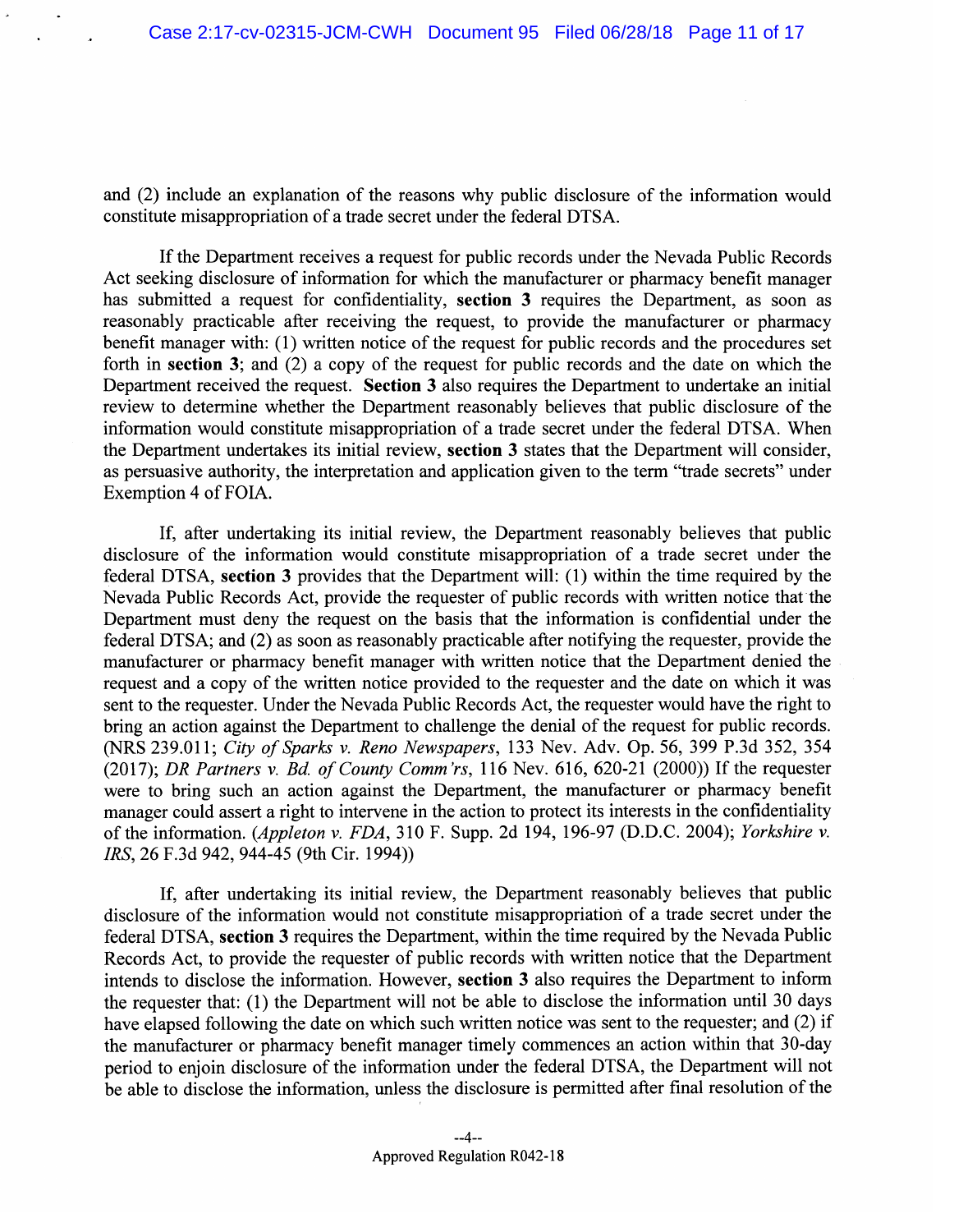action, including any appeals. Section 3 additionally requires the Department, as soon as reasonably practicable after notifying the requester, to provide the manufacturer or pharmacy benefit manager with: (1) written notice that the Department intends to disclose the information; and  $(2)$  a copy of the written notice sent to the requester and the date on which it was sent to the requester.

If, within the 30-day period following the date on which the Department sent the written notice to the requester, the manufacturer or pharmacy benefit manager does not commence an action to enjoin the Department from disclosing the information under the federal DTSA, section 3 requires the Department to disclose the information. However, if such an action is timely commenced within the 30-day period, section 3 provides that the Department will not disclose the information until final resolution of the action, including any appeals. Following commencement of the action, the requester of the public records could assert a right to intervene in the action to protect its interests in the disclosure of the information. (*Entergy Gulf States La.*) v. EPA, 817 F.3d 198, 203-06 (5th Cir. 2016); LaRouche v. FBI, 677 F.2d 256, 257-58 (2d Cir.  $1982)$ 

After final resolution of the action, including any appeals, if the court enjoins the Department from disclosing the information as a trade secret, section 3 provides that the Department will not disclose the information so long as the information retains its status as a trade secret. However, if the court does not enjoin the Department from disclosing the information as a trade secret, section 3 provides that the Department will disclose the information as soon as reasonably practicable after final resolution of the action.

Finally, existing law requires the Department to: (1) analyze the information submitted by manufacturers and pharmacy benefit managers in their annual reports; and (2) compile a report on the prices of the prescription drugs that appear on the most current lists of essential diabetes drugs compiled by the Department. (Section 4.3 of Senate Bill No. 539, chapter 592, Statutes of Nevada 2017, at page 4299 (NRS 439B.650)) Section 4 of this regulation provides that the report compiled by the Department will include only aggregated data that does not disclose the identity of any drug, manufacturer or pharmacy benefit manager. Section 4 also provides that the Department will include in the report: (1) a description of trends concerning the prices of the prescription drugs that appear on the most current lists of essential diabetes drugs compiled by the Department; and (2) an explanation of how those prices and trends may affect the prevalence and severity of diabetes in this State and the system of health care in this State.

Section 1. Chapter 439 of NAC is hereby amended by adding thereto the provisions set

forth as sections 2, 3 and 4 of this regulation.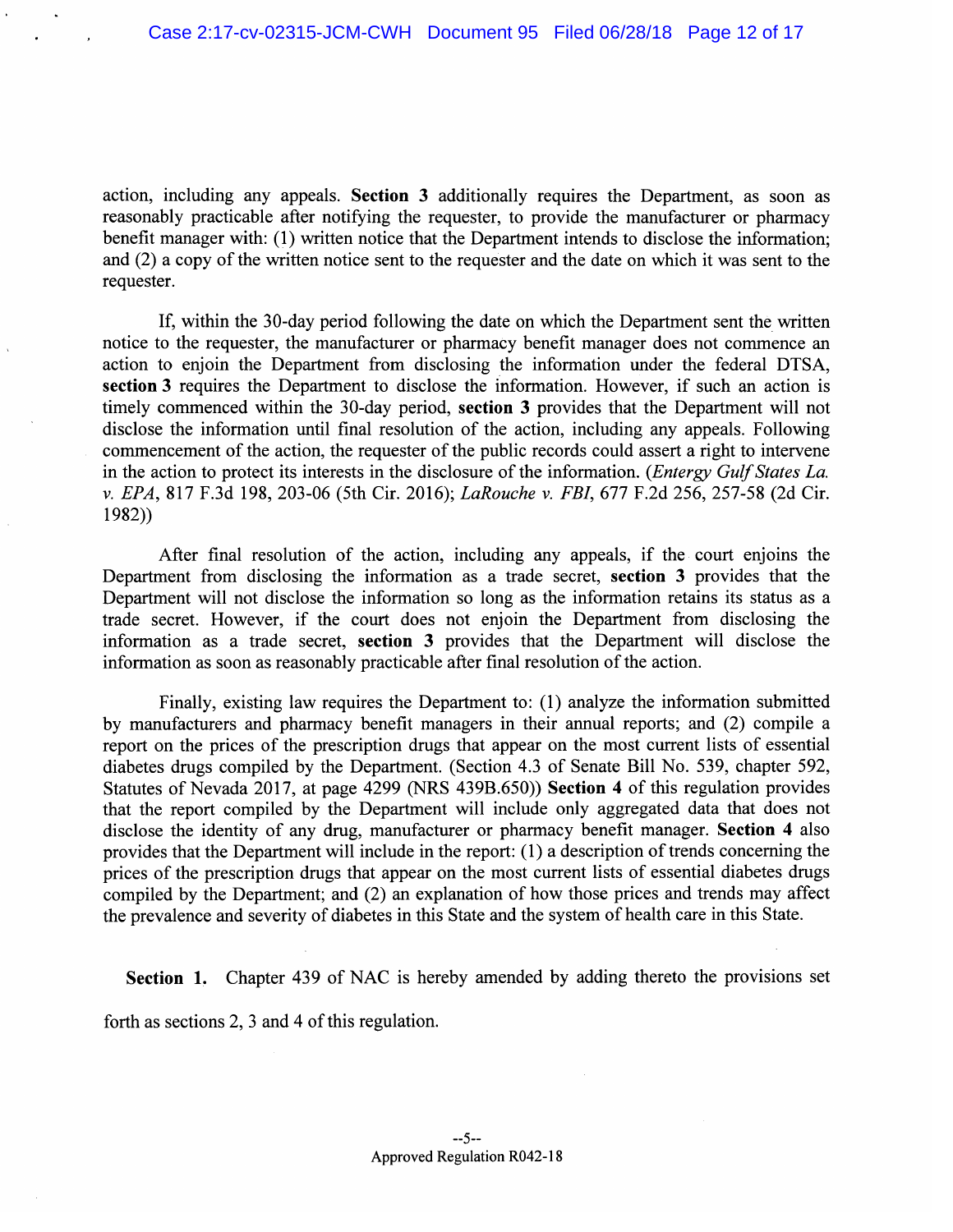Sec. 2. The Department will make available on an Internet website maintained by the Department the forms on which:

1. A manufacturer is required to submit the reports required by sections 3.8 and 4 of Senate Bill No. 539, chapter 592, Statutes of Nevada 2017, at pages 4297-98 (NRS 439B.635) and 439B.640).

2. A pharmacy benefit manager is required to submit the report required by section 4.2 of Senate Bill No. 539, chapter 592, Statutes of Nevada 2017, at page 4298 (NRS 439B.645).

3. A person included on a list of pharmaceutical sales representatives provided by a manufacturer to the Department pursuant to subsection 1 of section 4.6 of Senate Bill No. 539, chapter 592, Statutes of Nevada 2017, at page 4299 (NRS 439B.660), is required to submit the report required by subsection 4 of that section.

Sec. 3. 1. In complying with section 3.8, 4 or 4.2 of Senate Bill No. 539, chapter 592, Statutes of Nevada 2017, at pages 4297-98 (NRS 439B.635, 439B.640 or 439B.645), if a manufacturer or pharmacy benefit manager reasonably believes that public disclosure of information that it submits to the Department would constitute misappropriation of a trade secret for which a court may award relief pursuant to the federal Defend Trade Secrets Act of 2016, 18 U.S.C. § 1836, as amended, the manufacturer or pharmacy benefit manager may submit to the Department a request to keep the information confidential.

2. A request for confidentiality submitted pursuant to subsection 1 must be divided into the following parts, which must be severable from each other:

(a) The first part of the request for confidentiality must describe, with particularity, the information sought to be protected from public disclosure. Upon a request for public records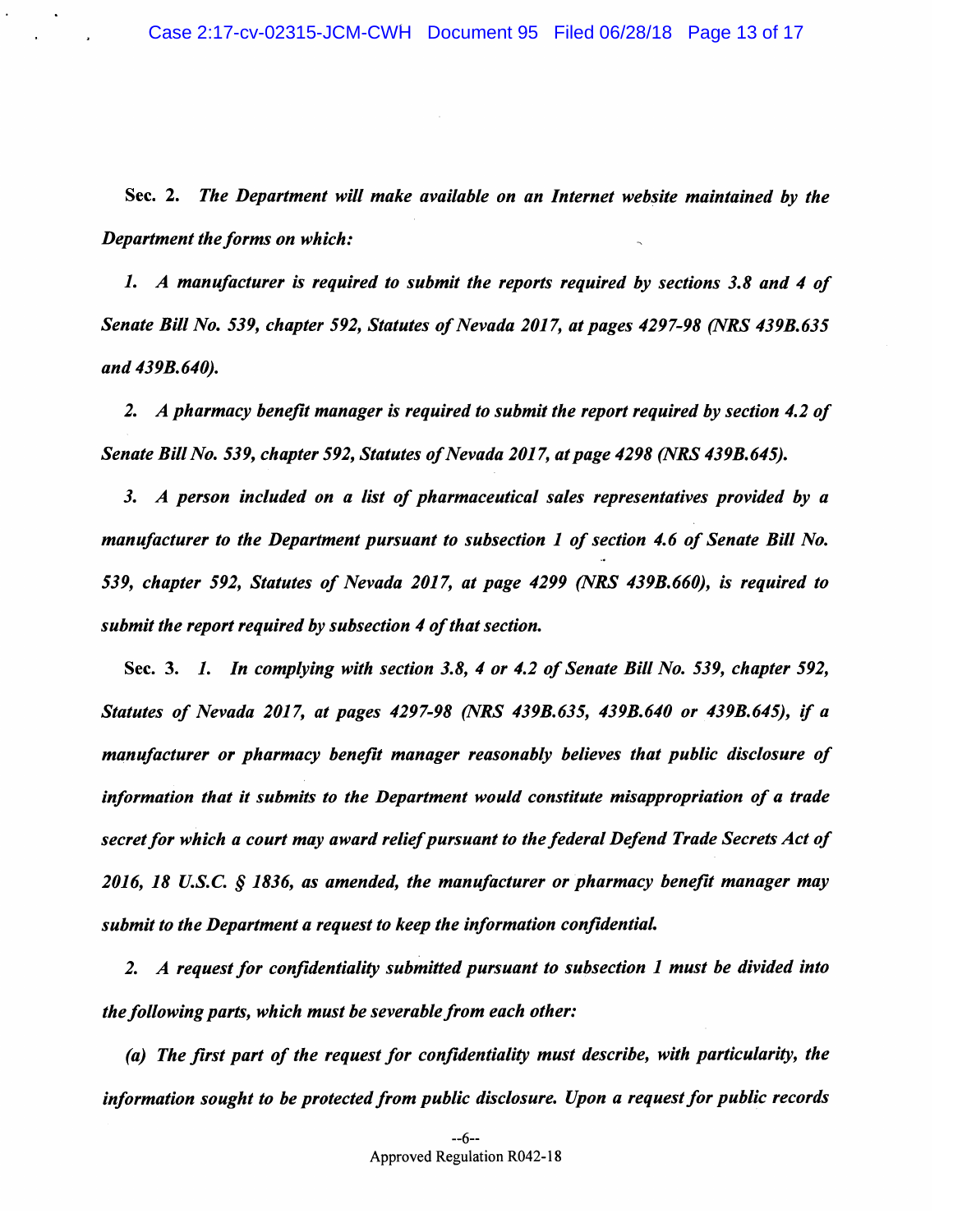pursuant to NRS 239.010, the Department will not disclose the description set forth in the request for confidentiality or the information sought to be protected from public disclosure, unless the description and information are disclosed pursuant to subsections 5 and 6.

(b) The second part of the request for confidentiality must include an explanation of the reasons why public disclosure of the information would constitute misappropriation of a trade secret for which a court may award relief pursuant to the federal Defend Trade Secrets Act of 2016, 18 U.S.C. § 1836, as amended. Upon a request for public records pursuant to NRS 239.010, the Department will disclose the explanation set forth in the request for confidentiality.

3. If the Department receives a request for public records pursuant to NRS 239.010 seeking disclosure of any information for which a manufacturer or pharmacy benefit manager has submitted a request for confidentiality pursuant to subsection 1, the Department will:

(a) As soon as reasonably practicable after receiving the request for public records, provide the manufacturer or pharmacy benefit manager with:

(1) Written notice of the request for public records and the procedures set forth in this section; and

(2) A copy of the request for public records and the date on which the Department received the request.

(b) Undertake an initial review to determine whether the Department reasonably believes that public disclosure of the information would constitute misappropriation of a trade secret for which a court may award relief pursuant to the federal Defend Trade Secrets Act of 2016,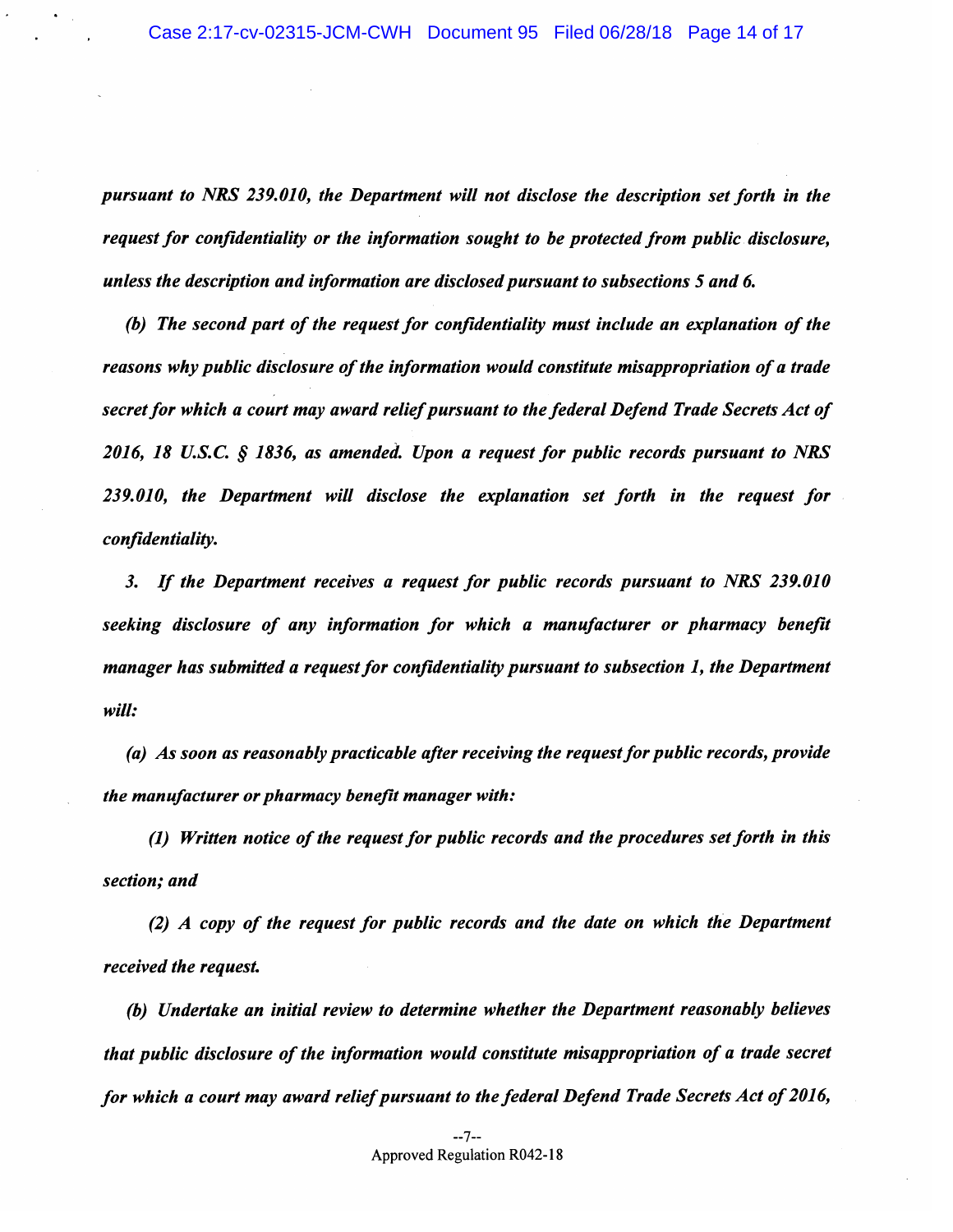18 U.S.C. § 1836, as amended. In undertaking its initial review, the Department will consider, as persuasive authority, the interpretation and application given to the term "trade secrets" in Exemption 4 of the federal Freedom of Information Act, 5 U.S.C. § 552(b)(4), as amended.

4. If, after undertaking its initial review pursuant to subsection 3, the Department reasonably believes that public disclosure of the information would constitute misappropriation of a trade secret for which a court may award relief pursuant to the federal Defend Trade Secrets Act of 2016, 18 U.S.C. § 1836, as amended, the Department will:

(a) Within the time prescribed by NRS 239.0107, provide the requester of the public records with written notice pursuant to paragraph (d) of subsection 1 of NRS 239.0107 that the Department must deny the request for public records on the basis that the information is confidential pursuant to the federal Defend Trade Secrets Act of 2016, 18 U.S.C. § 1836, as amended.

(b) As soon as reasonably practicable after providing the written notice to the requester pursuant to paragraph (a), provide the manufacturer or pharmacy benefit manager with:

(1) Written notice that the Department denied the request for public records; and

(2) A copy of the written notice that the Department provided to the requester pursuant to paragraph (a) and the date on which the Department sent the written notice to the requester.

5. If, after undertaking its initial review pursuant to subsection 3, the Department reasonably believes that public disclosure of the information would not constitute misappropriation of a trade secret for which a court may award relief pursuant to the federal Defend Trade Secrets Act of 2016, 18 U.S.C. § 1836, as amended, the Department will: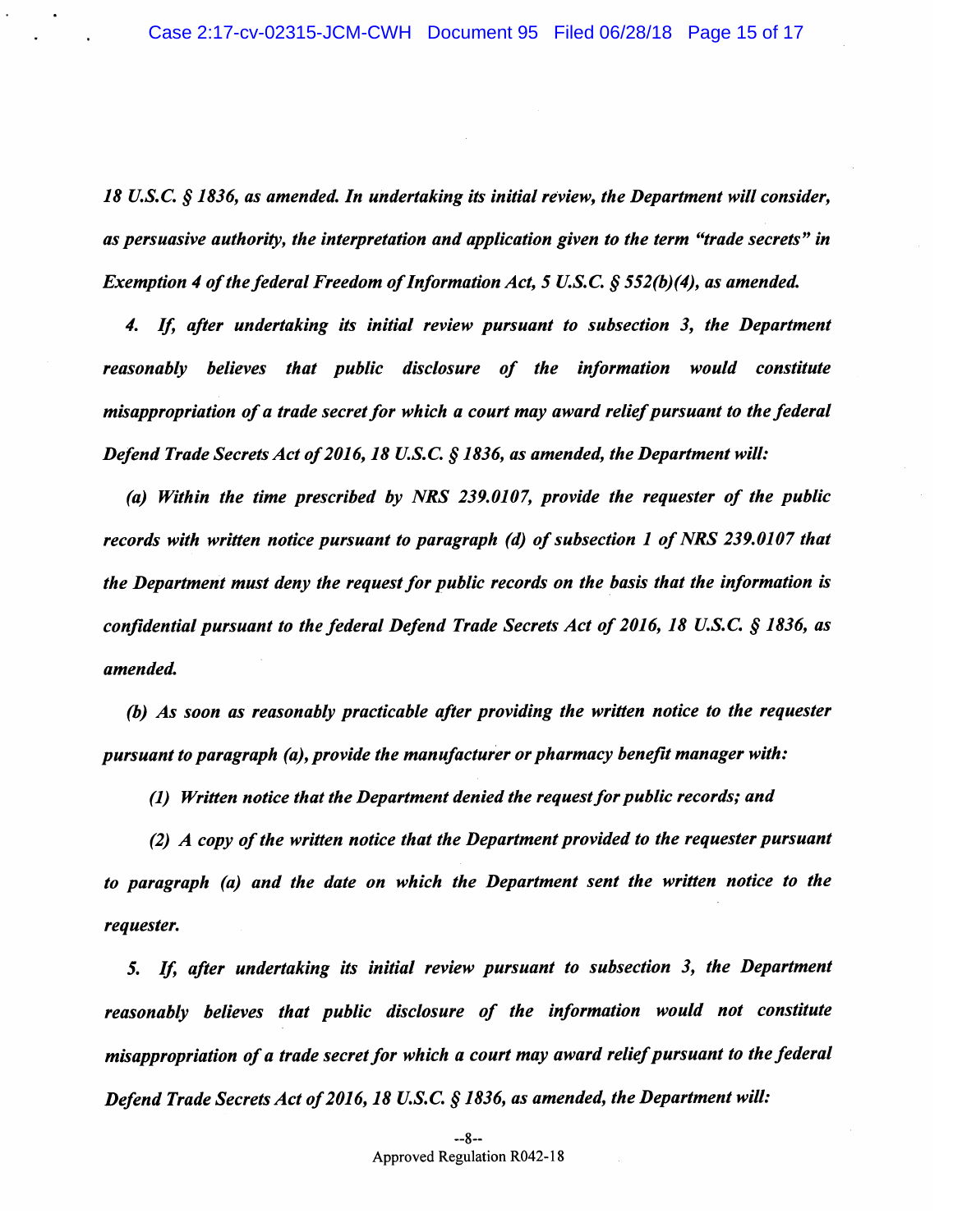(a) Within the time prescribed by NRS 239.0107, provide the reauester of the public records with written notice pursuant to paragraph (c) of subsection 1 of NRS 239.0107 that the Department intends to disclose the information, except that:

(1) The Department will not be able to disclose the information until 30 days have elapsed following the date on which such written notice was sent to the requester; and

(2) If the manufacturer or pharmacy benefit manager timely commences an action within the 30-day period as provided in subsection 6, the Department will not be able to disclose the information, unless the disclosure is permitted by that subsection.

(b) As soon as reasonably practicable after providing the written notice to the requester pursuant to paragraph (a), provide the manufacturer or pharmacy benefit manager with:

(1) Written notice that the Department intends to disclose the information; and

(2) A copy of the written notice that the Department provided to the requester pursuant to paragraph (a) and the date on which the Department sent the written notice to the requester.

If, within the 30-day period following the date on which the Department sent the 6. written notice to the requester of public records pursuant to subsection 5, the manufacturer or pharmacy benefit manager:

(a) Does not commence an action in a court of competent jurisdiction to enjoin the Department from disclosing the information pursuant to the federal Defend Trade Secrets Act of 2016, 18 U.S.C.  $\S$  1836, as amended, the Department will disclose the information.

(b) Commences an action in a court of competent jurisdiction to enjoin the Department from disclosing the information pursuant to the federal Defend Trade Secrets Act of 2016, 18